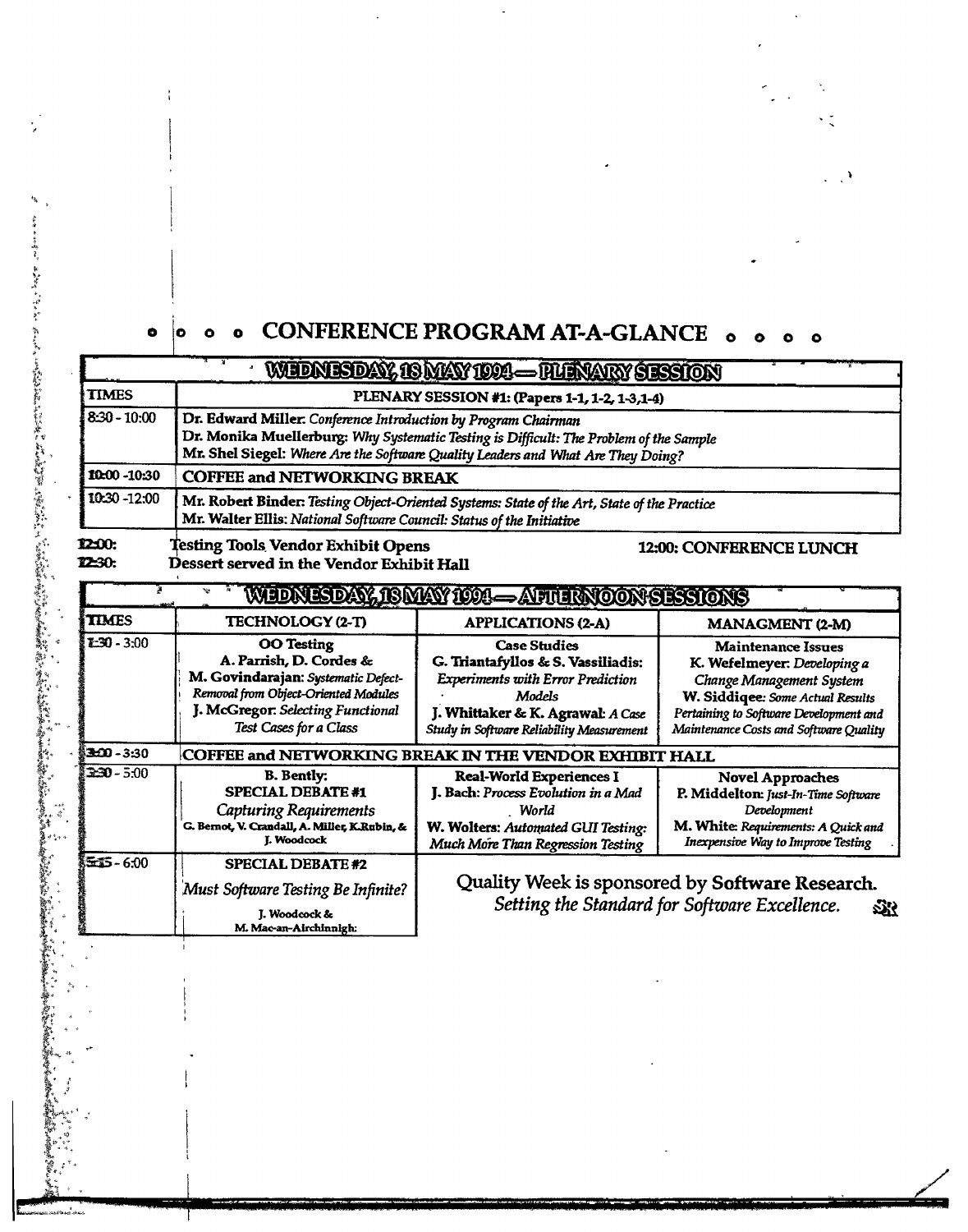|                  |                                                                                                                                                                                                                                        | THURDAY, TO MAY 1998—MORNING SESSIONS                                                                                                                                                                     | டிக்<br>மக்கு∎்                                                                                                                                                                                                                      |  |  |  |
|------------------|----------------------------------------------------------------------------------------------------------------------------------------------------------------------------------------------------------------------------------------|-----------------------------------------------------------------------------------------------------------------------------------------------------------------------------------------------------------|--------------------------------------------------------------------------------------------------------------------------------------------------------------------------------------------------------------------------------------|--|--|--|
| <b>TIMES</b>     | TECHNOLOGY (3-T)                                                                                                                                                                                                                       | <b>APPLICATIONS (3-A)</b>                                                                                                                                                                                 | MANAGMENT (3-M)                                                                                                                                                                                                                      |  |  |  |
| $8:30 - 10:00$   | New Technology<br>M. Hermenegildo: Abstract<br><b>Interpretations of Programs</b><br>L. White & F. Afifi: A Method for                                                                                                                 | <b>Testing OO Developments</b><br>C. Ebert & I. Morschel: Making<br>Object-Orientation Fit for Reuse<br>P. Juettner, P. Zimmerer, U. Naumann, &                                                           | <b>Lessons Well-Learned</b><br>W. Meyer. Internal Consulting on<br>Software Quality at Bank of America<br>R. Gordon: Silver Bullet Key Learnings                                                                                     |  |  |  |
|                  | <b>Testing Nonlinear Software</b>                                                                                                                                                                                                      | S. Kolb: A Complete Test Process in Object-<br>Oriented Software Development                                                                                                                              | in Software Test                                                                                                                                                                                                                     |  |  |  |
| 10:00 - 10:30    |                                                                                                                                                                                                                                        | COFFEE and NETWORKING BREAK IN THE VENDOR EXHIBIT HALL                                                                                                                                                    |                                                                                                                                                                                                                                      |  |  |  |
| $10:30 - 12:00$  | <b>Assertion Approaches</b><br>D. Hoshizaki & B. Mueller: Using<br>Semantic Assertion Technology to Test<br><b>Application Software</b><br>S. McCarron & M. Evans: The                                                                 | <b>Test Automation</b><br>D. Pope: Automation of Interactive<br><b>Testing</b><br>J. Hogan: SYSTEST Workbench: A Tool<br>For Automated Telephony                                                          | H. Kugler: What's on in Europe? Euro-<br>pean Software Quality Initiatives<br><b>SPECIAL</b>                                                                                                                                         |  |  |  |
|                  | <b>Assertion Definition Language Project</b>                                                                                                                                                                                           | <b>Testing</b>                                                                                                                                                                                            | 90-MINUTE<br><b>MINI-TUTORIAL</b>                                                                                                                                                                                                    |  |  |  |
| 10:00:           | <b>Testing Tools Vendor Exhibit Opens</b>                                                                                                                                                                                              |                                                                                                                                                                                                           |                                                                                                                                                                                                                                      |  |  |  |
| 12:00:<br>12:30: | <b>CONFERENCE LUNCH</b><br>Dessert served in the Vendor Exhibit Hall                                                                                                                                                                   |                                                                                                                                                                                                           |                                                                                                                                                                                                                                      |  |  |  |
|                  |                                                                                                                                                                                                                                        | THURSDAY, IQMAY 1994 - AFTHANCON SESSIONS                                                                                                                                                                 | 螺                                                                                                                                                                                                                                    |  |  |  |
| <b>TIMES</b>     | TECHNOLOGY (4-T)                                                                                                                                                                                                                       | <b>APPLICATIONS (4-A)</b>                                                                                                                                                                                 | MANAGMENT (4-M)                                                                                                                                                                                                                      |  |  |  |
| $1:30 - 3:00$    | <b>Methods and Validation</b><br>W. Howden: Systematic Informal<br>Software Analysis and Testing Methods<br>H. Zuse: Quality Measurement-                                                                                              | <b>Avionics Quality</b><br>N. Peccia: The Challenge of Integration,<br>Test & QC for Real Time Spacecraft Control<br>& On-Board Software Systems                                                          | <b>Personnel Issues</b><br>S. Rabin: Managing Software Quality, The<br><b>Next Generation: Turning Host</b><br>Developers into Object Technicians                                                                                    |  |  |  |
|                  | Validation of Software Measures                                                                                                                                                                                                        | T. Keller. Ensuring Quality of the Space<br><b>Shuttle Primary Avionics Software</b>                                                                                                                      | M. Dyer: An Evaluation of the<br>Taguchi Method                                                                                                                                                                                      |  |  |  |
| $3:00 - 3:30$    |                                                                                                                                                                                                                                        | COFFEE and NETWORKING BREAK IN THE VENDOR EXHIBIT HALL                                                                                                                                                    |                                                                                                                                                                                                                                      |  |  |  |
| $3:30 - 5:00$    | <b>Debugging and Testing</b><br>F. Bourdoncle: Automatic Compile-<br>Time Debugging<br>M. Harman & S. Danicic: A New<br><b>Approach to Program Slicing</b>                                                                             | <b>OO-Based Test Processes</b><br>A. Serra & P. Nesi: Object-Oriented<br>Approach for a Non-Invasive,<br><b>Automatic Testing Tool</b><br>S. Siegel: Automating Integration<br>Testing for OO Projects    | <b>SEI-CMM Model Issues</b><br>G. Daich: Improving the Software Test<br>Process Using the Capability Maturity<br>Model<br>W. Deibler: Exploring the Relationship<br>between ISO 9001 and the SEI Capability<br><b>Maturity Model</b> |  |  |  |
| 5:00:            | Testing Tools Vendor Exhibit Closes                                                                                                                                                                                                    | <b>COCKINILIATION</b><br>: SCOPID-0000pm<br>Courtesy of the Vendors In the Exhibit Area<br>Live Music with Paul Price's Society Orchestra                                                                 |                                                                                                                                                                                                                                      |  |  |  |
|                  | <u> UNDAY, 20 MAY 1094–</u>                                                                                                                                                                                                            | - MORNING SESSIONS                                                                                                                                                                                        | 在费                                                                                                                                                                                                                                   |  |  |  |
| <b>TIMES</b>     | TECHNOLOGY (5-T)                                                                                                                                                                                                                       | <b>APPLICATIONS (5-A)</b>                                                                                                                                                                                 | <b>MANAGMENT (5-M)</b>                                                                                                                                                                                                               |  |  |  |
| $8:30 - 10:00$   | <b>Software Safety</b><br>J. Gill: Software Safety Analysis in Hetero-<br>geneous Multiprocessor Control Systems<br>F. Ouabdesselam & I. Parissis:<br>Testing Safety Properties on Synchronous<br>Critical Software                    | Real-World Experience II<br>K. Thelen, A. Srivastava &<br>R. Weber: Automated Requirements-Based<br>Testing: A Real World<br>Experience<br>J. Maybee: True Stories: A Year in the<br>Trenches with MOTHER | <b>Successful Test Processes</b><br>R. Drabick: A Process for Formal Test<br>Design<br>R. Sherman: Shipping World-Class<br>Products on Time: A View of<br>Development and Testing at Microsoft                                       |  |  |  |
| $10:00 - 10:30$  | <b>COFFEE and NETWORKING BREAK</b>                                                                                                                                                                                                     |                                                                                                                                                                                                           |                                                                                                                                                                                                                                      |  |  |  |
|                  |                                                                                                                                                                                                                                        | TRIDAY 20 MAY 1004— PHRYARY SESSION                                                                                                                                                                       | o                                                                                                                                                                                                                                    |  |  |  |
| <b>TIMES</b>     | hEd<br>PLENARY SESSION #2: (Papers 6-1, 6-2, 6-3)                                                                                                                                                                                      |                                                                                                                                                                                                           |                                                                                                                                                                                                                                      |  |  |  |
| $10:30 - 1:00$   | Dr. John D. Musa: Software Reliability Engineering Practice<br>Dr. Herb Hecht: Software Dependability in Distributed Systems<br>Dr. Boris Beizer: On Being Competitive<br>Dr. Edward Miller: Conference Conclusion by Program Chairman |                                                                                                                                                                                                           |                                                                                                                                                                                                                                      |  |  |  |
|                  |                                                                                                                                                                                                                                        |                                                                                                                                                                                                           |                                                                                                                                                                                                                                      |  |  |  |

۲